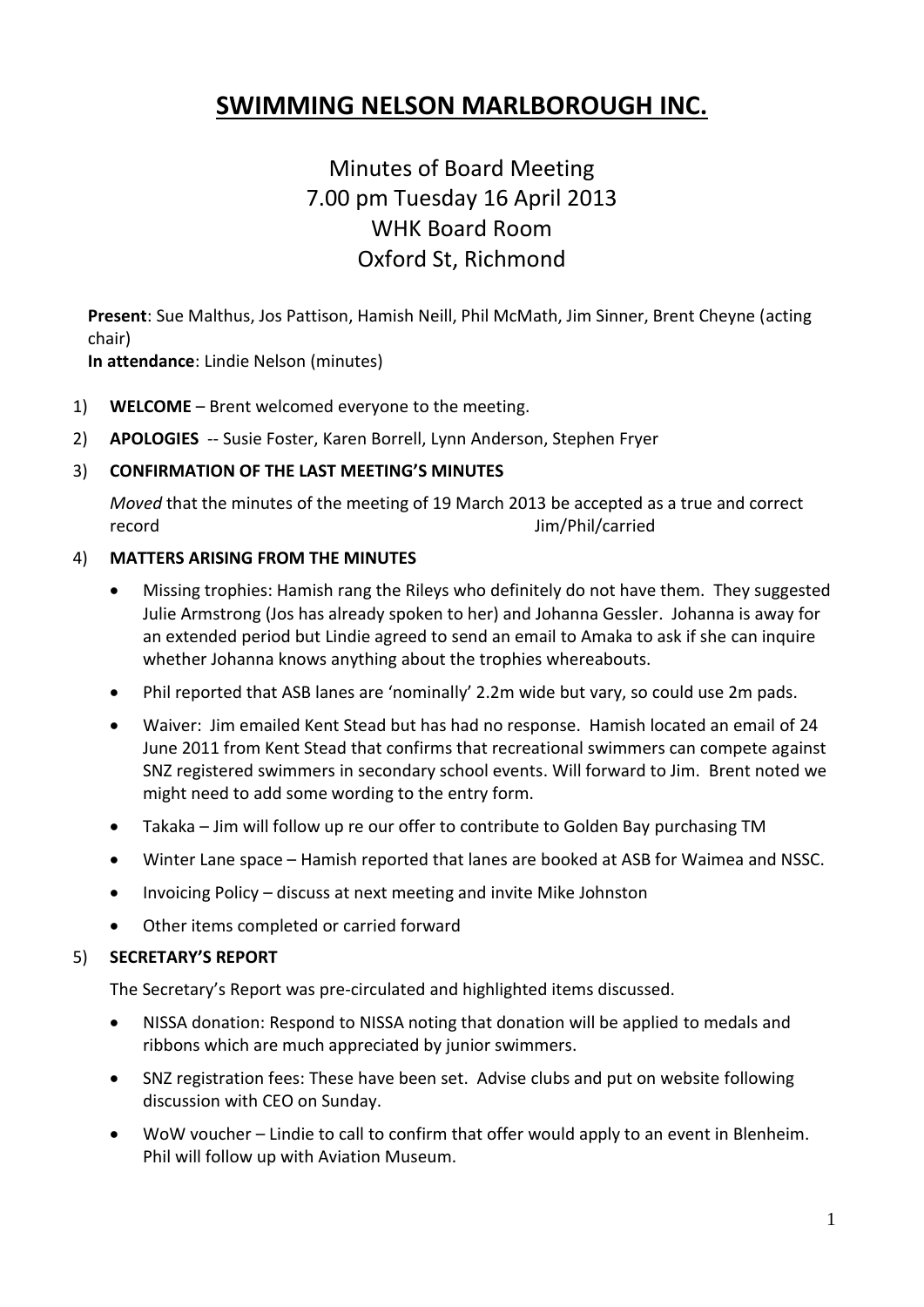#### 6) **TREASURER'S REPORT**

The profit and loss reports sent by Susie were discussed. It looks like we will break even or better, but it could easily have been different if we had not received funding. Brent to talk to Susie about whether there are other debtors and creditors.

#### *Moved*

Approval of payment of MonstaVision invoice (\$1293.75).

Phil/Hamish *Carried*

#### 7) **REGISTRAR/RECORDS REPORT**

Jim's report was pre-circulated. He added that he met with Shanine Hermsen and got her set up with TM for the Tasman Secondary Schools meet. He is also holding off finalising the SS champs flier to get confirmation of what constitutes proof of qualifying time for non-registered swimmers.

#### *Moved*

Approval adoption of Registrar's report and confirmation of new SNM records.

Jim/Phil *Carried*

#### 8) **PUBLICITY/COMMUNICATION REPORT**

\_\_\_\_\_\_\_\_\_\_\_\_\_\_\_\_\_\_\_\_\_\_\_\_\_\_\_\_\_\_\_\_\_

\_\_\_\_\_\_\_\_\_\_\_\_\_\_\_\_\_\_\_\_\_\_\_\_\_\_\_\_\_\_\_\_\_\_

Nothing to report

# 9) **FUNDING REPORT**

#### *Medals and ribbons*

Sue reported that the application to Trillian Trust was turned down because there was only 1 quote. Sue has obtained another quote and prepared a new application to Trillian, including funding for ribbons for Winter Meet.

It was agreed to apply to the Trillian Trust for **\$4,430.32** (GST exclusive) towards the cost of medals (\$2677.50), ribbons for the medals (\$561.00) and finalist ribbons (\$756.86) for the South Island Champs 2013 and the ribbons for the Winter Meet 2013 (\$434.96).

> Sue/Jim *Carried*

Resolution:

2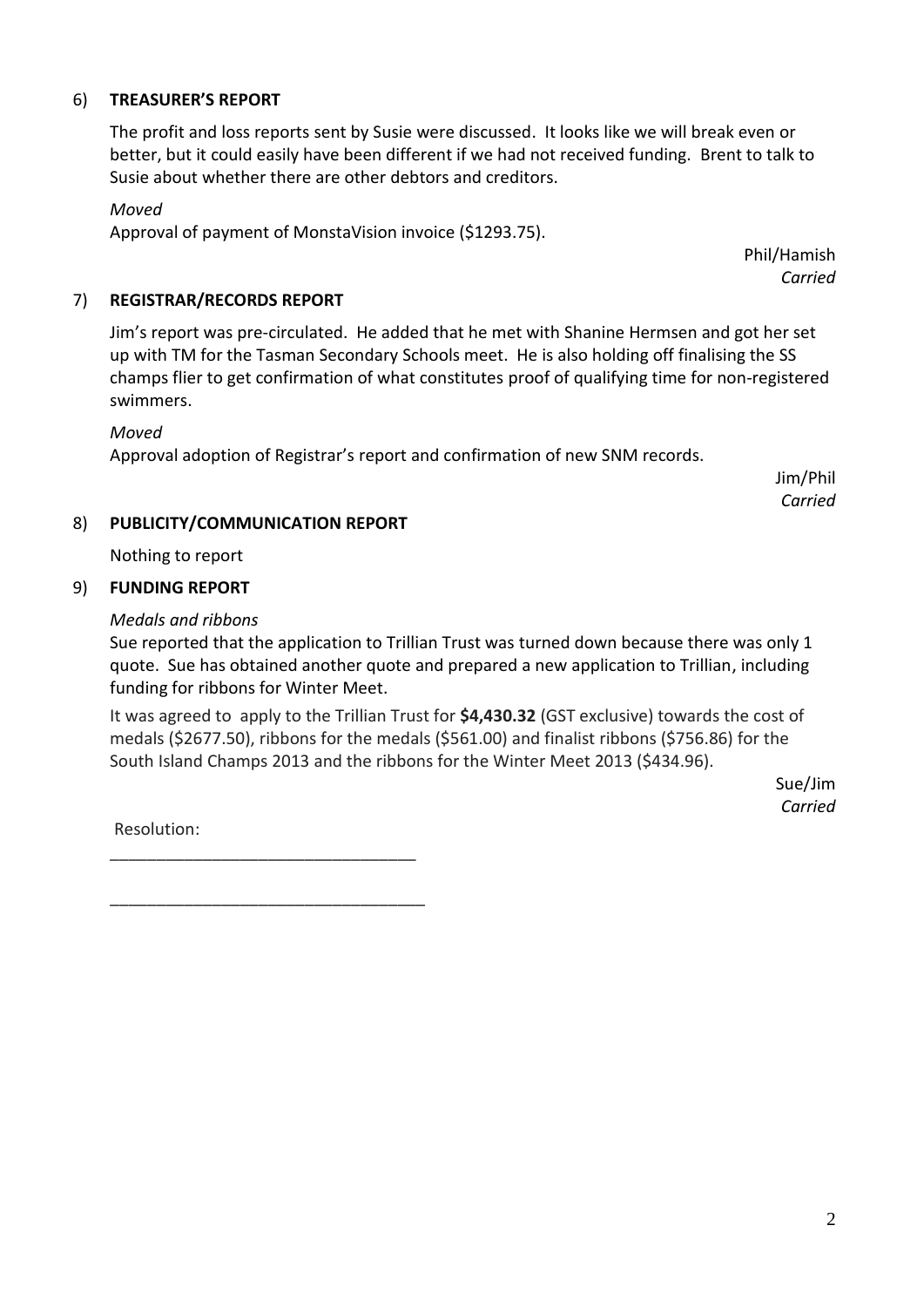#### *Lane counters and officials shirts*

Steve will get a 2<sup>nd</sup> quote for lane counters as soon as he is back from overseas (Phil to talk to Steve about lane counter requirements for quote).

Jim noted that all officials should be in a SNM uniform, especially for the SI meets. Sue has specifications and quotes for shirts.

Resolution:

Resolved that a request be made to the Mainland Foundation for **\$2,620** (GST exclusive) for the purchase of new lane counters (\$850) and shirts for officials (\$1,770) for the South Island Secondary Schools and South Island Championships swim meets.

> Jim/Phil *Carried*

I certify that the above is a true and correct copy of a resolution of the Board of Swimming Nelson Marlborough.

\_\_\_\_\_\_\_\_\_\_\_\_\_\_\_\_\_\_\_\_\_\_\_\_\_\_\_\_\_\_\_\_\_ Dated:

(Secretary)

### 10) **TECHNICAL**

No report

11) **COACHING REPORT**

No report.

#### 12) **GENERAL BUSINESS**

Meeting with SNZ CEO

The meeting with SNM Board members is Sunday 21 April at 6 pm in the WHK Board Room. Steve, Jim, Jos, Brent, Karen, and possibly Susie will be attending. Steve will pick up Christian from airport. Jos will organise catering for 9 people.

Agenda items and key messages were discussed. Jim will use notes to prepare a draft agenda for circulation for quick comment. Brent will send agenda to Christian.

- SNZ Teleconference Meeting: Minutes circulated.
- Coach Accreditation Funding: Carry forward
- Profit sharing for So Island meets

Options were discussed. Traditionally SI champs revenue has all gone to SNM, but this time BSC is doing all the pre and post logistics. Item carried forward.

- Purchase of timing gear interface for BSC: BSC MM does not have the timing gear add on so will purchase as an expense against SI champs.
- Regional Sec Schools Meet: All in hand. Schools are talking about it, the flier is on the SNM website. Sue will approach Waimea College.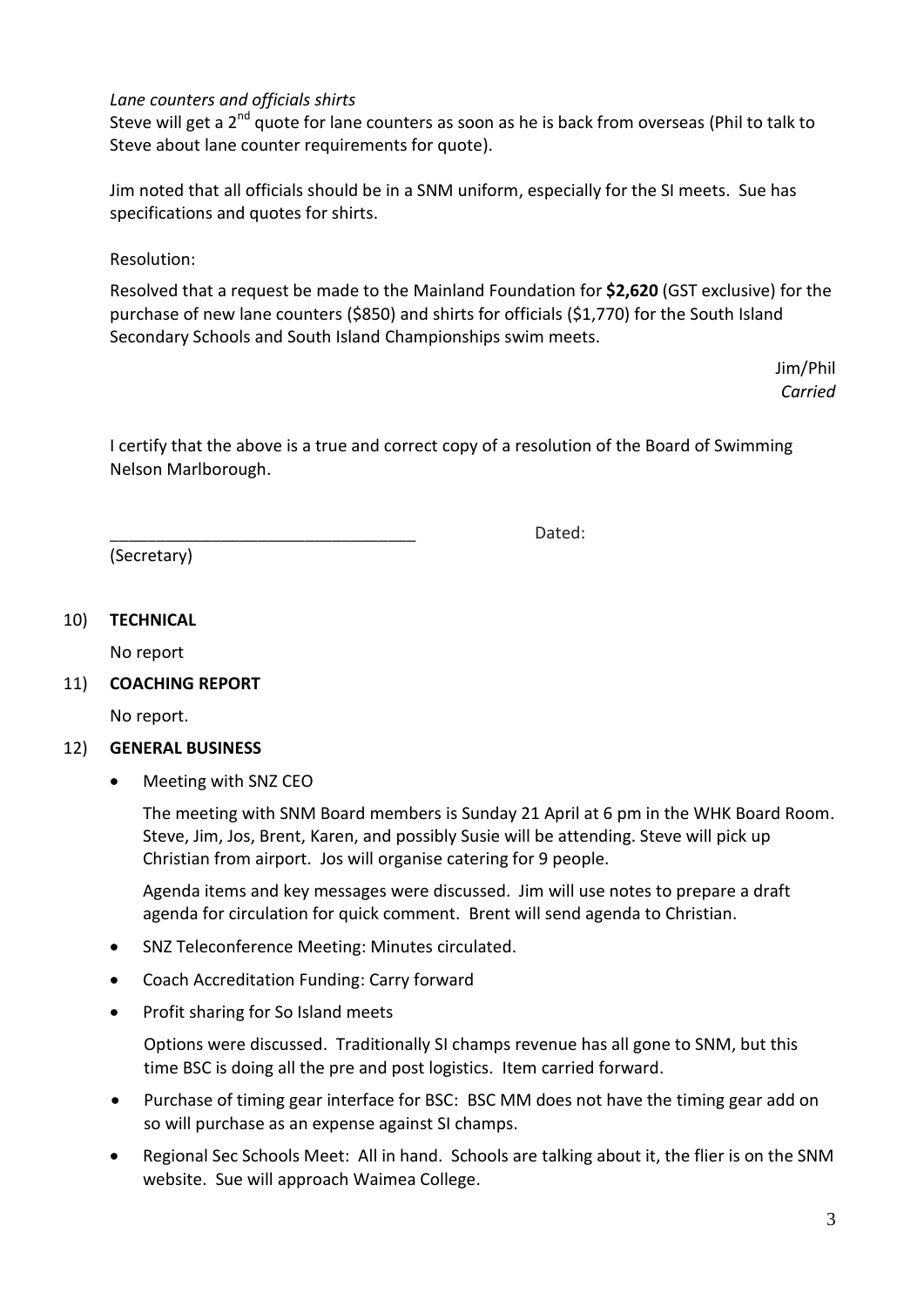- SI Sec Schools meet 12-13 July 2013 all in hand
- SI Champs 30 Aug- 1 Sept 2013 all in hand
- Swimmers Fund applications: Lindie to liaise with Margaret and send out notice in early May.
- AGM date: Lindie to email clubs to advise that we are proposing to have the AGM 1 week late on Sunday 4 August, subject to possible need for an SGM to consider a new regional constitution, and find out whether anyone has any objections. The reason for holding the AGM 1 week late is that the previous weekend is in the school holidays and thus difficult for swimmers and families to attend.

#### 13) **BOARD TIME**

Options on timing and format for the NM Winter Meet were discussed. An option is to hold it for Juniors only. There will be swimmers seeking to qualify for SC NAGs. Jos suggested holding it in September (at the end of the winter period).

Jim noted that the new regional constitution will need to reflect Nelson Marlborough's trophies, awards etc and he has made some track changes in our current constitution. Brent noted that these matters are most likely to be in regulations rather than in the constitution itself.

#### 14) **NEXT MEETING** 21 May 7 pm at WHK

Meeting closed at 9.26 pm

#### **List of Tasks**

- 1) **Jim** to look into whether additional wording on the entry form is needed for unregistered swimmers at Secondary School meets
- 2) **Karen** to get quotes for Adam & Eve towels & embroidery
- 3) **Sue** to prepare applications to Trillian and Mainland
- 4) Steve to get 2<sup>nd</sup> quote for lane counters
- 5) **Steve** to provide information on new officials assessment to Jim for posting on website
- 6) **Steve and Brent** meet with Nayland SC (in progress)
- 7) **Jim** to talk to Golden Bay SC about purchasing TM
- 8) **Lindie** to email Amaka re missing SNM trophies
- 9) **Lindie** to thank NISSA, contact WoW and advise clubs of SNZ registration fees
- 10) **Brent** to talk to Susie about Profit and Loss reports (debtors and creditors)
- 11) **Jos** to organise catering for meeting with SNZ CEO
- 12) **Jim** to prepare and circulate notes for agenda for meeting with SNZ CEO
- 13) **Brent** to send agenda to SNZ CEO
- 14) **Steve** to discuss start procedures (timing) when officials next meet
- 15) **Sue** to talk to Waimea College about Tasman Secondary Schools meet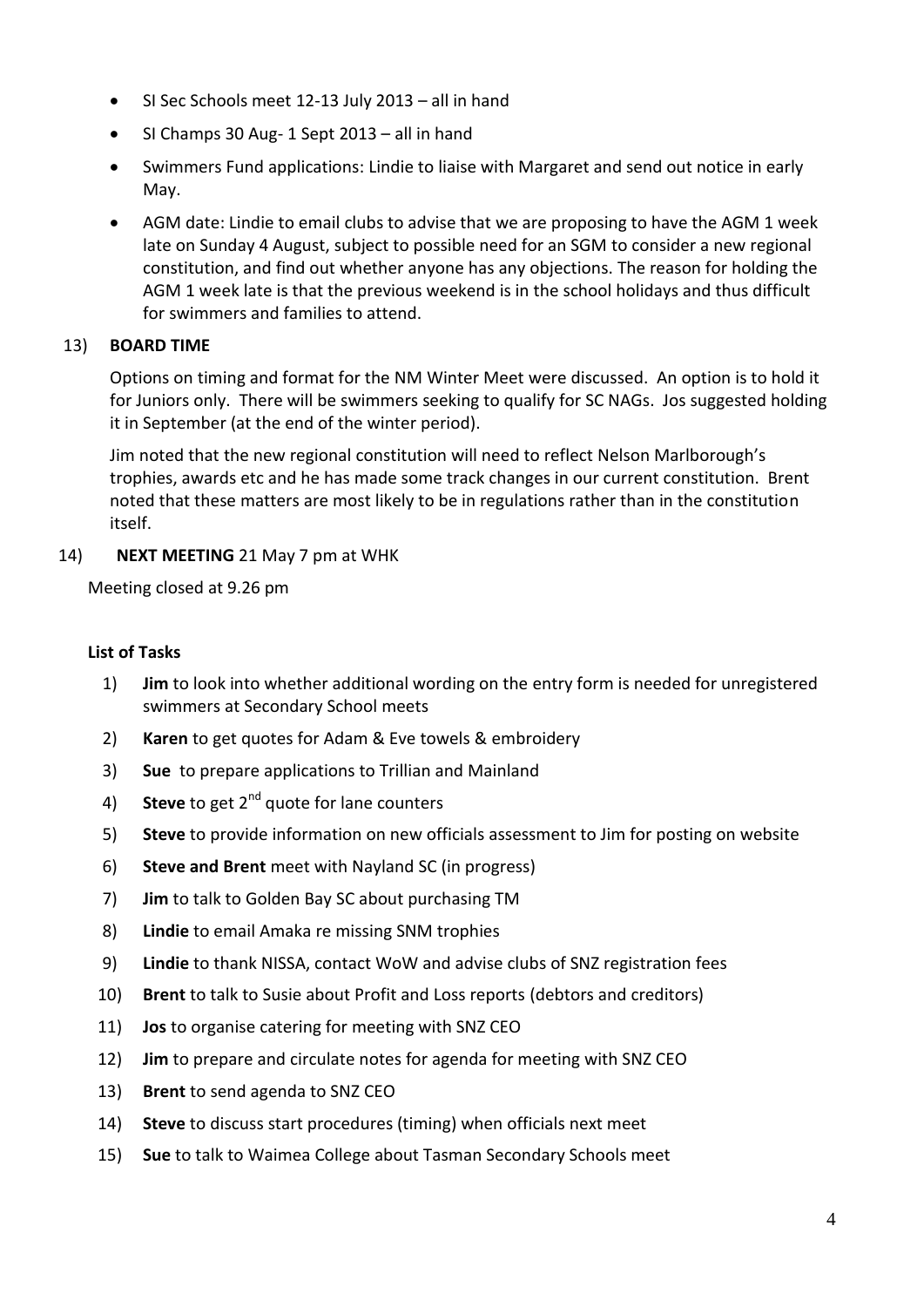- 16) **Lindie** to talk to Margaret and then send information to clubs about Swimmer's Fund
- 17) **Lindie** to email clubs re AGM date